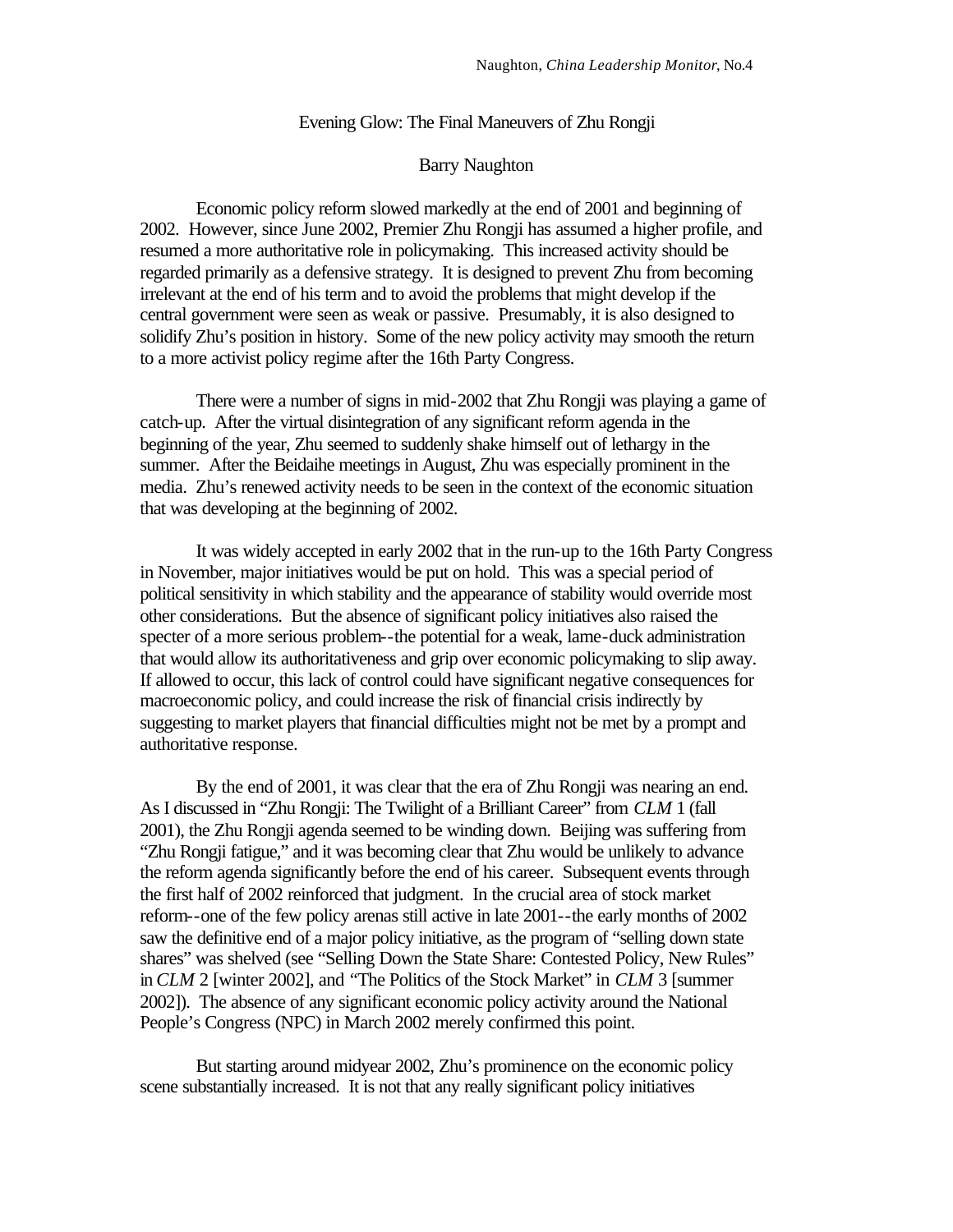emerged during the third quarter of 2002. Rather, it seems as though Zhu was responding to the danger that the central government would be perceived as passive or inert, and that his administration would be seen as lame duck. In China, if the central government is not actively pushing a policy agenda, there is always the danger that government effectiveness will begin to erode. Local governments and private actors are continuously maneuvering for advantage. Without prompt government response, these maneuvers have the potential to undermine central government capabilities. Zhu seems to have responded to these dangers and attempted to reassert the image--and perhaps the reality- of an activist, involved central government.

# *The Perils of Excess Spending*

Submerged economic dangers lurked during the political "election campaign" leading up to the 16th Party Congress. There is, of course, no real election taking place at the party congress. However, both Jiang Zemin and Zhu Rongji have displayed a strong motivation to have the congress thoroughly under their control, and to have their plans for the leadership succession ratified by an overwhelming majority at the congress. In that vein, they have been increasingly generous in providing benefits and support to a wide range of local actors. Support and acquiescence at the party congress have been purchased by means of considerable generosity with central government resources.

Throughout China in the past year, new parks have been built and university campuses have been beautified. There is no doubt that urban amenities are overdue in many parts of China. Yet, the timing of this burst of public building clearly reflects the current political and economic conditions. Pre-congress electioneering is taking place in a context in which central government finances have strengthened considerably since their weakest point in 1995. The central government, for the first time in almost a decade, has some discretionary resources to use. Moreover, with the economy still sluggish because of continuing weakness in global and domestic demand, the Chinese government has been willing to engage in substantial deficit spending in order to keep the economy moving ahead. The 2002 draft budget projected a fiscal deficit of 3 percent of the gross domestic product (GDP), a record high for the People's Republic of China (PRC). With patronage money flowing relatively freely through the system, political relationships are eased at all levels. Central government leaders purchase support from local politicians for their political coalitions and policies; local politicians use the resources to burnish their credentials with their local constituents.

This type of patronage or "pork barrel" spending is to some extent inherent in the most prominent and highly publicized central government program currently underway, the Western Development Program. This program, which took concrete shape during 2001, is complex and multistranded, but at its core it constitutes a significant acceleration in central government financing of infrastructure projects.<sup>1</sup> These projects range from enormous national projects--such as the West-to-East gas pipeline--down to thousands of small-scale local projects. Road building to county towns, urban construction, electricity and telephone lines--the ability to distribute these projects makes it much easier for central leaders to purchase support and build coalitions. Political relationships had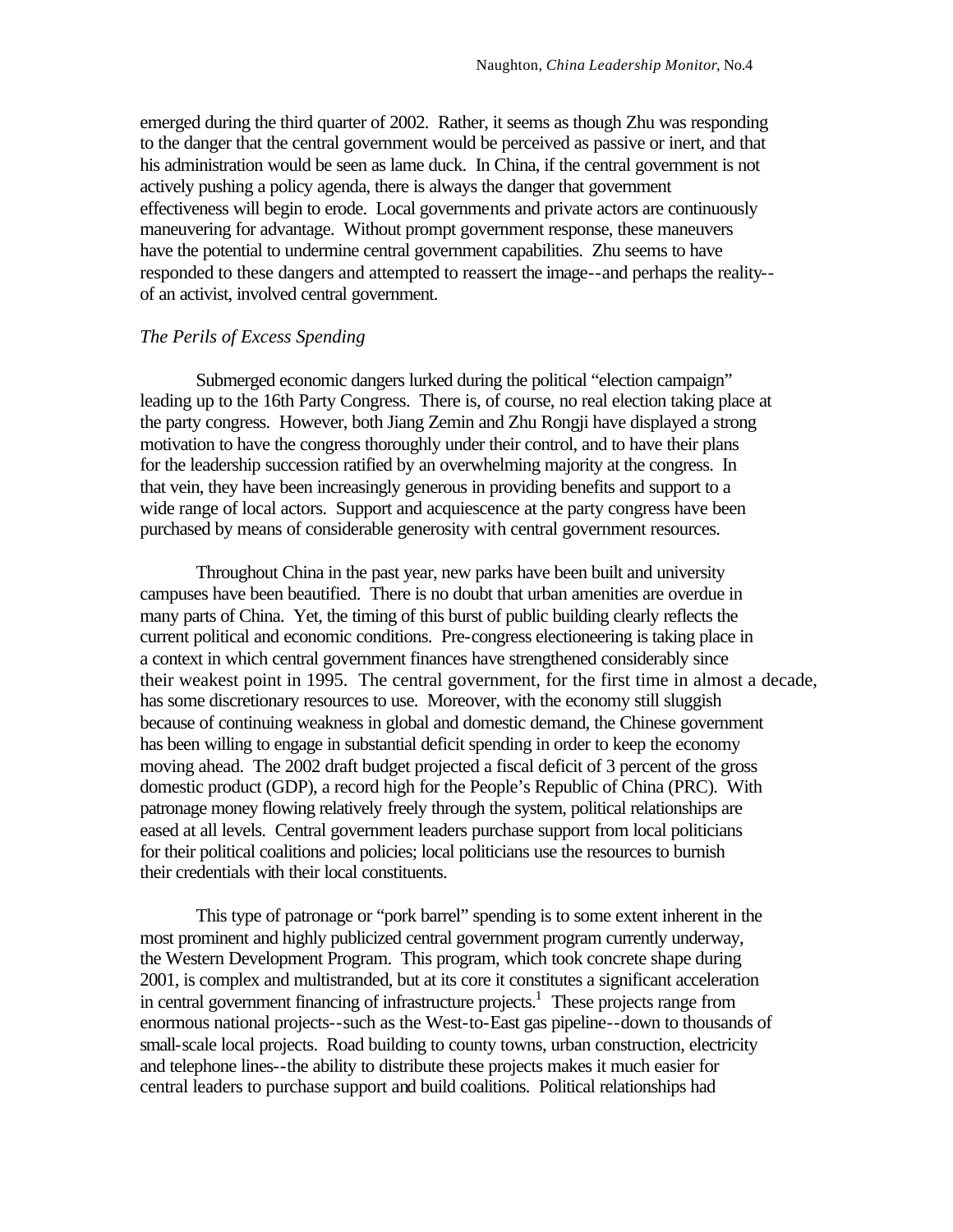already been relatively easy to manage in coastal areas, since local populations are aware of their recent prosperity, and local leaders have abundant resources with which to reward their supporters. But in the poorer and slower-growing inland areas, locally influential groups and politicians are now being rewarded for loyalty with access to governmental support through the Western Development Program. This East-West coalition enables Jiang Zemin and Zhu Rongji to go into the 16th Party Congress fairly confident of their ability to manage the agenda. The in-between regions that do not fall into either of these groups--the Northeast and the central provinces--suffer the most from inadequate resources, stagnant farm incomes, and stubborn urban unemployment.

Increased fiscal spending also takes place with the primary motive of purchasing social stability. The central government has increasingly been using central government funds to plug gaps in local pension and unemployment compensation funds. This willingness was already evident in 2001, but it seems to have increased in the wake of the large-scale protests by laid-off and retired workers in the Northeast--at Daqing and Liaoyang--in March  $2002<sup>2</sup>$  Lower-level governments--and especially those in rural areas--have limited budgetary resources of their own. This constraint leaves them dependent either upon transfers from higher levels (counties are particularly dependent) or upon extra-budgetary revenues from levies on their own populations. As rural and inland areas have lagged behind in China's growth, the central government budgetary authorities have increasingly relied on ad hoc transfers to local authorities to fill the gaps in local budgets, and particularly in local wage accounts. In 2001 such transfers totaled 89 billion yuan (5.4 percent of total national revenues), and this amount was budgeted to increase to 118 billion yuan (6.6 percent of total revenues) in  $2002$ <sup>3</sup>

Similarly, the central government allocates funds to plug holes in the national social security program. Particularly since the failure of the program of selling down state shares, there is no alternative to the use of general revenue funds for social security, given shortfalls in the overall program. In 2001, 31 billion yuan (1.9 percent of budgetary revenues) was used to replenish the national social security fund, and the amount will be far higher in 2002. Put together, more than 7 percent of budgetary revenues in 2001, and probably 10 percent of budgetary revenues in 2002, will go to these stopgap expenditures. Thus, overall spending for discretionary government projects and for funds to cover shortfalls in social welfare spending is taking an increasing share of the total government budget.

This pattern of politicized "pork barrel" and welfare spending has a long-run cost, and it also presents a short-run danger. The long-run cost is that this system of politicized payoffs is an alternative to more fundamental fiscal reforms. By their nature, such policies create perverse incentives and encourage a kind of welfare dependency. Local governments that fail to cover wages and pensions can reasonably expect to be bailed out. Over the long run, these perverse incentives will erode the predictability and authoritativeness of central government budget policy. But the short-run danger is more relevant to the immediate policy environment tracked by *China Leadership Monitor*. In essence, budgetary practices become slacker for the poorer and more backward areas. But, the benefits are not distributed according to regular formulas or transparent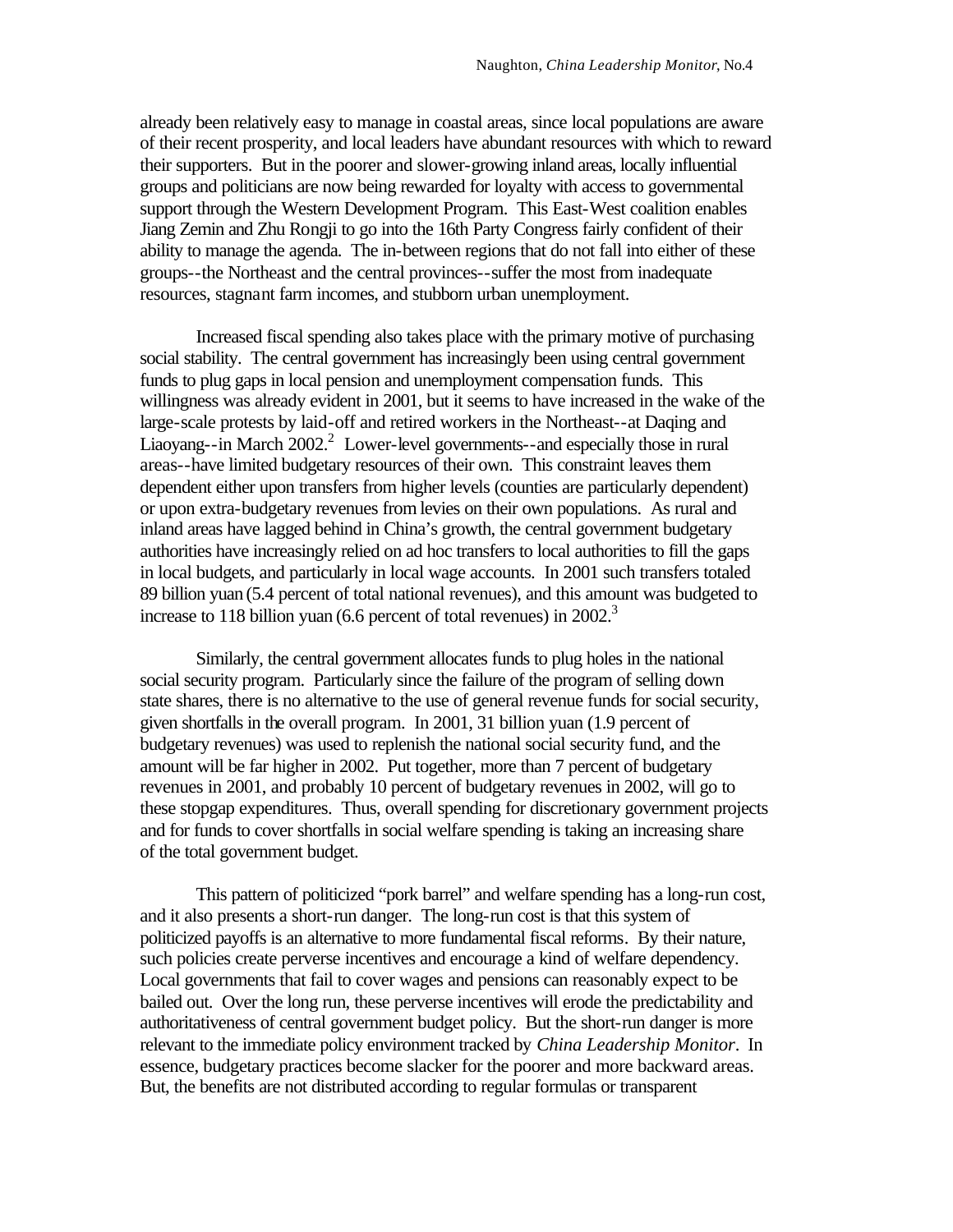regulations. Instead, regions with exceptional problems or unusual clout increasingly drive special bargains. Special regions not only receive more incoming transfers, but they also end up receiving more slack in meeting their revenue targets. Once this environment sets in, it tends to erode the progress made in establishing a larger and more authoritative central government budgetary presence.

This scenario seems to be exactly what happened in the first quarter of 2002. The first-quarter fiscal results were alarming. Government revenue rose only 3.4 percent in the first quarter, compared to a budgeted figure for the year of 10 percent growth. Meanwhile, spending gained 23.9 percent, compared to a budgeted 12 percent increase in spending.<sup>4</sup> Alternately stated, first-quarter revenues fell 24 billion yuan short of the budgeted figures, while expenditures went 34 billion yuan over. Since the budget had been officially promulgated by Finance Minister Xiang Huaicheng only a month earlier, the first-quarter results were something of a shock.

Thus, by mid-2002, some unpleasant trends were emerging. For a period, reforms were stagnating, and budgetary discipline seemed to be eroding. This combination was particularly threatening given the unanimous opinion (both inside and outside China) that China faces serious risk of financial crisis. It is widely accepted that China's financial institutions are fragile. The ability to fend off widespread financial panic therefore depends significantly upon the level of confidence actors in financial markets have in China's leaders and in the health of China's budget. If leaders can act decisively and mobilize fiscal resources when needed, then China can deal with the fragility of its financial system. But if leaders are unable to mobilize a prompt and effective response to financial difficulties, and if fiscal resources are limited and hard to redirect, then financial problems can easily snowball into large-scale financial crisis. Thus, the problems described above not only were significant in their own right, but they also contributed to the danger of financial crisis in the medium term. In short, all these factors could be seen as threats to Premier Zhu Rongji's legacy.

#### *Zhu Responds*

The first evidence that Zhu saw anything amiss and was prepared to act came in June. Zhu suddenly called an open-agenda conference of economists for June 24. While this meeting was certainly a minor event in itself, it was nonetheless significant for what it disclosed about the policy process and about political communication. Particularly interesting is the way the conference was publicized and thrust before the public. Twelve economists were asked to speak about the main economic problems China was facing and about ways to approach those problems.<sup>5</sup> Zhu Rongji was present, as were Wang Zhongyu, his secretary-general, and a number of minister-level bureaucrats. The responsible officials from central party offices, the NPC Standing Committee, and the Chinese People's Political Consultative Conference also attended. Five major problems- none of them unexpected--were identified: nonperforming bank loans, reduction of state ownership and reform of listed company governance, unemployment, budget deficits, and the urgent need to increase rural incomes.<sup>6</sup> According to insider accounts, Zhu was affable, the atmosphere was relaxed, and the discussion was wide-ranging. Not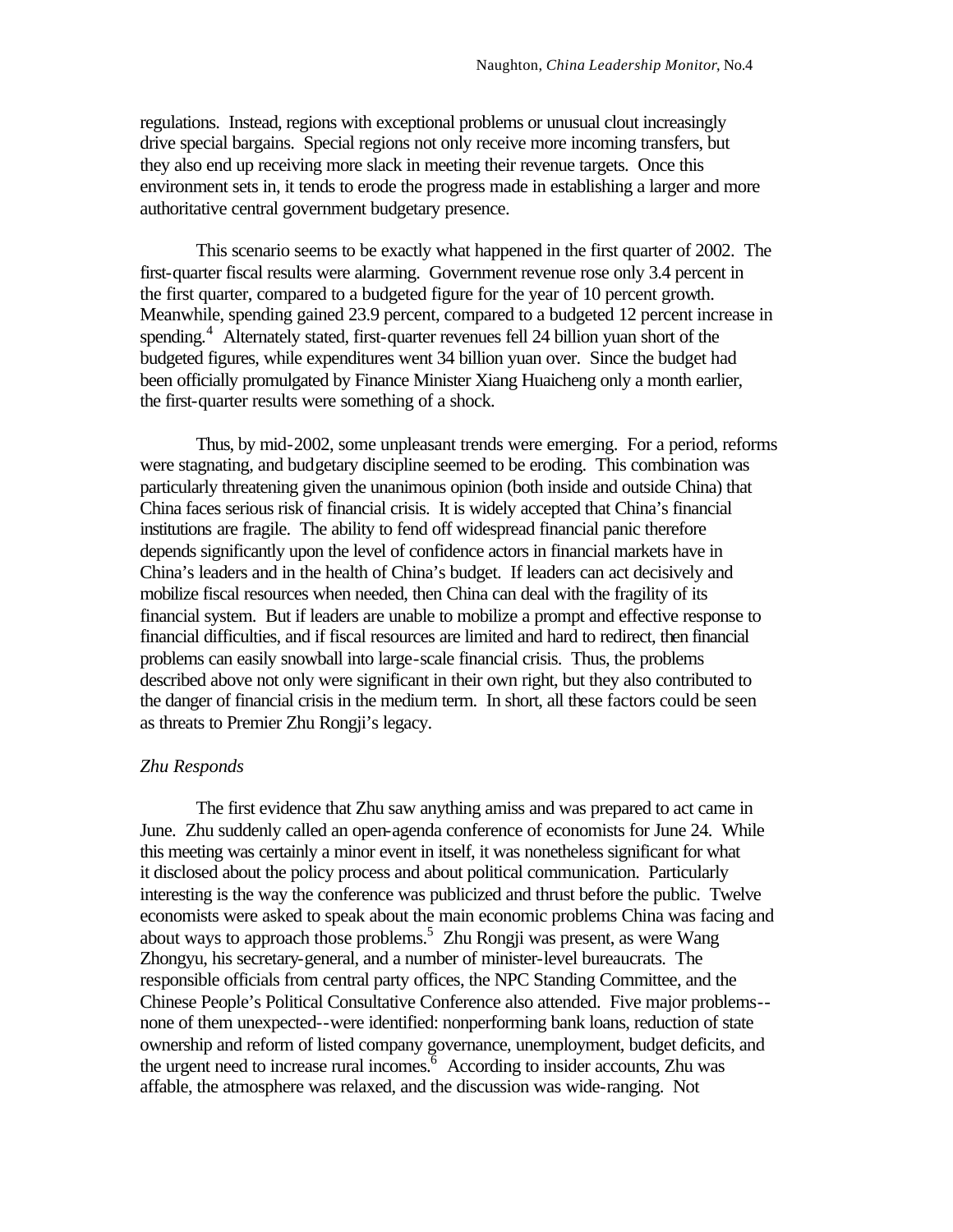surprisingly, Zhu generally defended existing government policies, while the economists present tried to push for somewhat more dramatic reforms, particularly with respect to stock markets and pensions.

The meeting produced a near consensus on the fact that the main economic challenges were still deflation and sluggish growth. Sluggish growth, in turn, was of concern mainly insofar as it contributes to the persistent stagnation of rural incomes and stubbornly high levels of urban unemployment. At the same time, many of the economists were uncomfortable with the level of the fiscal deficit. The pressure to spend has been so great that money has been lavished on projects with low economic returns, and with serious quality problems resulting from corruption and haste. Moreover, a deficit of this size would not be sustainable for very long, and it may already be time to start reining it in. But with the economy still weak, simply shrinking the deficit rapidly is likely to cause an unacceptable slowdown of the economy, with particularly serious effects on urban unemployment and slow-growing rural incomes. Thus, a theme that runs through the various economists' comments is the search for continued stimulus to the economy, but stimulus that imposes less of a burden on the budget. Continuously increasing stimulus through an ever larger deficit would be unsustainable and ultimately disastrous.

This emphasis on continued stimulus, combined with the marked erosion in budgetary performance, ultimately led to some new policy directions, which included:

- An emphasis on increased collection of the personal income tax (because the income tax is only levied on high-income individuals, it promises a way to raise revenues without affecting the average person);
- A decision to allow increased entry of medium-sized banks not controlled by the central government, in order to provide better financing opportunities for small and medium-sized enterprises; and
- An increase in spending on small-scale rural infrastructure.

The list of problems and proposed policies is less significant than the fact that Premier Zhu--famously self-confident--felt the need to hold a workshop to explore the question of "what should we be doing next." It could hardly be anticipated that the invited economists would say something really new or unexpected, and indeed, from published accounts it seems as if the discussion of issues was quite predictable. After all, the invited were all prominent economists whose views were quite well known to the premier.

Equally significant was the amount of publicity given to the meeting. This seems to have been the first time in recent memory that an open-ended discussion of this sort was given extensive press coverage. The publicity kicked off with a brief front-page report in *People's Daily (Renmin ribao)*. 7 Following up on this story were extensive reports elsewhere. Two articles in *International Finance* (*Guoji jinrongbao)*, posted on the *People's Daily* web site, are particularly interesting in this regard. A substantive article on the discussions was published on June 28, but two days earlier a front-page article in the original source provided a buildup to the subsequent coverage. The article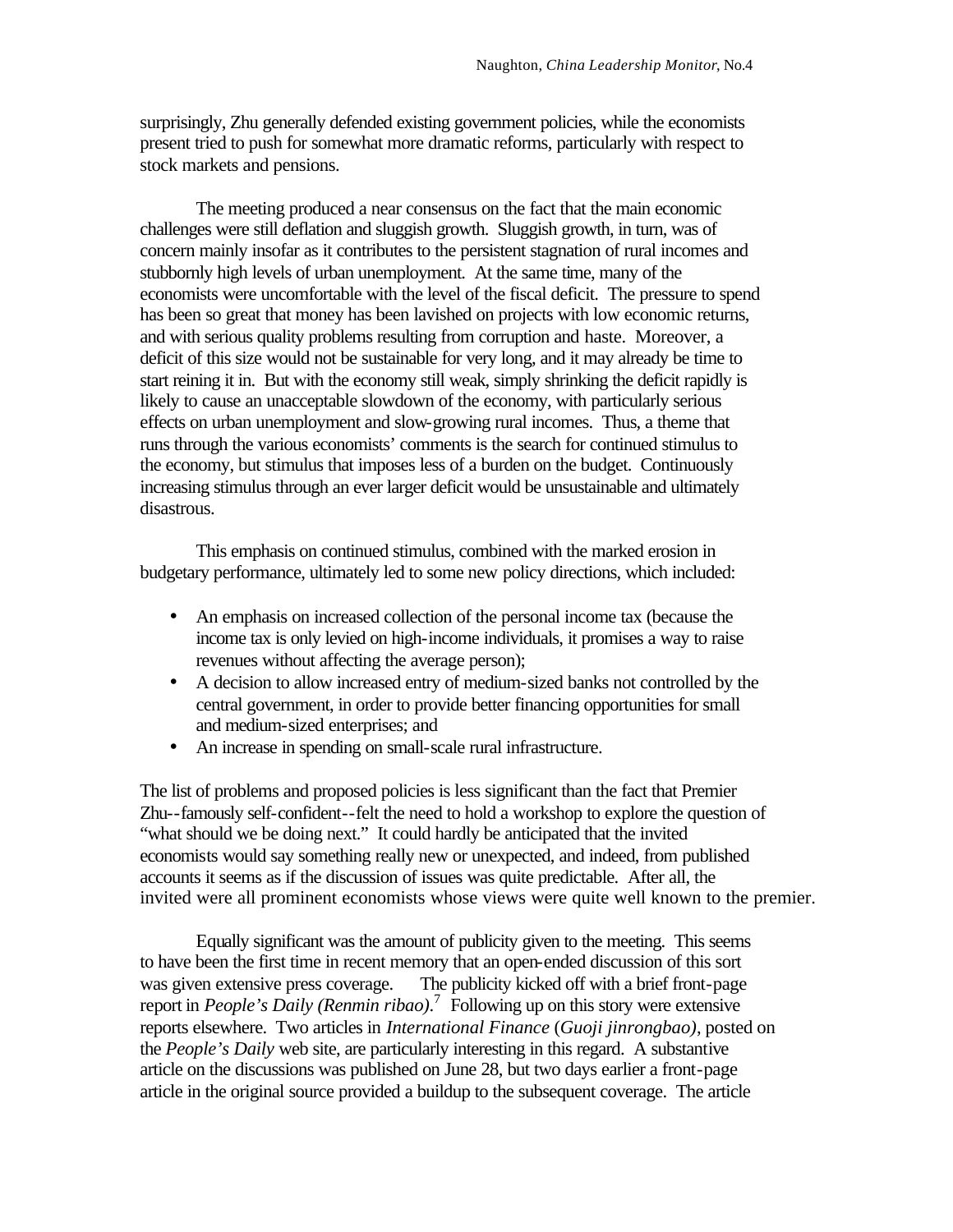went out of its way to identify all 12 of the economists participating, and provided thumbnail biographies and links to the participants' recently published articles. The account even makes a point of introducing four of the participants who are not household names, and it mentions six high-profile economists who were notable for not having been present.<sup>8</sup>

What were the purpose and impact of publicizing such a meeting? Is it possible that the state media are simply promoting increased transparency by reporting on the premier's process of consultation? This interpretation is not likely. Nor is it likely that the premier simply sought an update on current economic views and new thinking. Rather, the meeting and its attendant publicity must be understood first and foremost as a way to signal that the reform policy agenda was not moribund. By holding--and publicizing--the meeting, Zhu was able to signal that the policy stance was going to change, without actually committing himself to a specific policy initiative. The main message is: "Your leaders are actively engaged in grappling with your problems, and solutions will be forthcoming soon." The account of the meeting in *International Finance* specifically instructs its readers that although economists do not all agree on specific measures, the shape of future policy will emerge from the areas of common understanding at a meeting such as this one.

Second, by announcing that the reform agenda had moved off life support, Zhu was also asserting that he was still in charge and capable of governing China's economy decisively and authoritatively. In that sense, the discussion of reform is at least as important for what it presages in the area of budget implementation as for what it indicates about the implementation of specific reform measures. By announcing his renewed presence, Zhu served notice that he will soon be enforcing greater fiscal discipline.

Third, and finally, by meeting with Beijing economists, Zhu showed that he could listen to advice and have good relations with outside experts. This ability is important, of course, precisely because more and more people were saying that he couldn't do so. Zhu's famous arrogance has caused a steady deterioration in his relationship with economists. The press coverage "gave face" to prominent senior economists, such as Wang Luolin and Wu Jinglian, while also giving participating younger economists more visibility and prestige. Thus, this meeting can be seen as an effort on Zhu's part to rebuild bridges--or at least to create the impression of rebuilding bridges--to the specialist community from which he had become alienated. This apparent reconciliation could also serve to deflect the notion, gathering force among analysts of China, that Zhu's policies were increasingly reflecting either his own personal wishes or caprices or the dictates of political necessity. A meeting such as this one creates an impression of consensusbuilding that can contribute to the success of policy later on.

# *The Economy Stirs to Life*

In the final analysis, most of this activity is political theater, rather than real policymaking. Nevertheless, we can in fact see some substantive policy change in the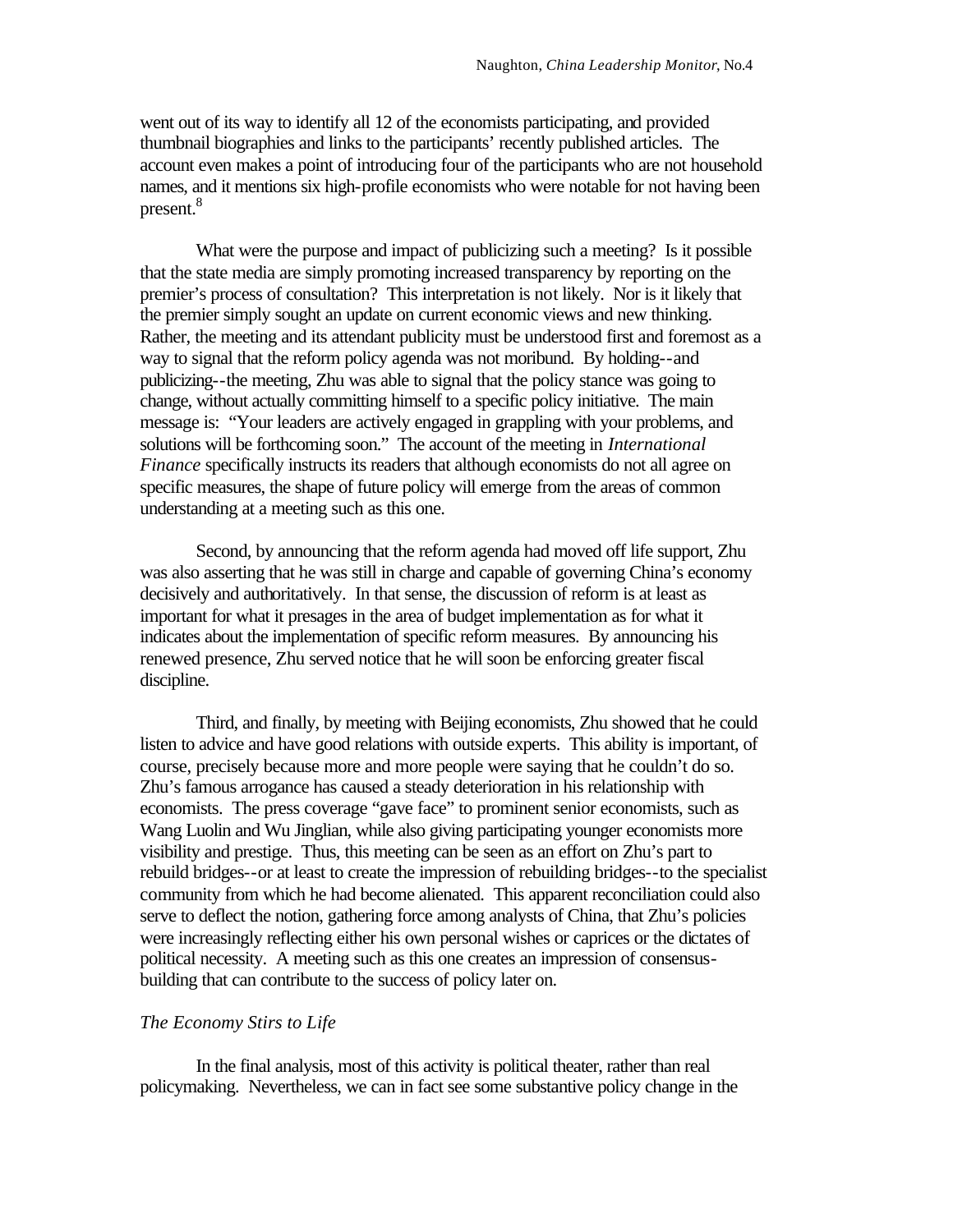wake of this meeting. The first significant impact has come precisely in the area of budget implementation. After a miserable first quarter, budgetary performance improved in each successive quarter, and by the third quarter implementation was essentially on track. Exactly what pressures were exerted behind the scenes to achieve this result, we do not generally know. But one high-profile element has been a substantial and highly publicized crackdown on personal income tax evasion.

With a knack for generating publicity, Zhu Rongji moved against one of China's most famous and beautiful movie stars, Liu Xiaoqing, who was arrested for income tax evasion on July 24. One version of the story holds that during March, the national tax bureau had published a list of the 100 private enterprises that had paid the most tax to the nation's treasury. A clever reporter at one of Beijing's evening newspapers had the bright idea of comparing the tax list to the *Forbes* list of the 100 richest people in China... and discovered that the two lists shared only four names.  $9$  A hue and cry was set off about tax evasion by the rich, and a report from the tax bureau landed on Zhu Rongji's desk. After seeing the report, Zhu is said to have asked: "Why is it that the richer someone is, the less tax that person pays?" This comment set off a scramble among wealthy Chinese--especially, one presumes, those on the *Forbes* 100 list--to make voluntary supplementary tax payments. Liu Xiaoqing, however, who had long been suspected of avoiding taxes, refused to make any additional payments. The tax bureau reported to Zhu on tax compliance in the wake of his comments, and specifically asked for guidance in the case of Liu Xiaoqing. Zhu replied: "Handle it according to the law." Thus was Liu Xiaoqing made an example in the income tax compliance campaign.<sup>10</sup>

This decision instantly produced greater recognition for income tax enforcement, and a higher profile for Zhu, as well. The movie star made irresistible copy: Within 60 days of the arrest, there were already three different books on bookstore shelves in Hong Kong combining accounts of Liu Xiaoqing's life with versions of her crime and imprisonment. At the same time, the event allowed Zhu to act out one of his favorite roles, that of the virtuous official crusading against public corruption and private laxity. These well-staged events, then, marked a shift in the economic policy atmosphere in Beijing.

In fact, some of the paralysis that afflicted economic policy at the beginning of 2002 seems to have been shaken off by the fall. It is far too early to assess these signs of increased life, but a number of indicators show a revitalization of reform policy. Longdelayed legislation on the stock market has been promulgated in fairly quick succession. First, the China Securities Regulatory Commission (CSRC) published regulations on mergers and acquisitions (September 28). In November, this move was followed by two joint regulations from the top government commissions on explicitly foreign participation in mergers and acquisitions (November 4 and 11). At the same time, on November 8, the CSRC announced that it would permit foreign investment funds to enter the Chinese stock market through the mechanism of the Qualified Foreign Institutional Investor (QFII). Under this system, a limited number of foreign investment funds will be allowed to set up Chinese market mutual funds (the initial dollar value will be fixed). These "closed-end funds" will be permitted to hold A-shares heretofore limited to Chinese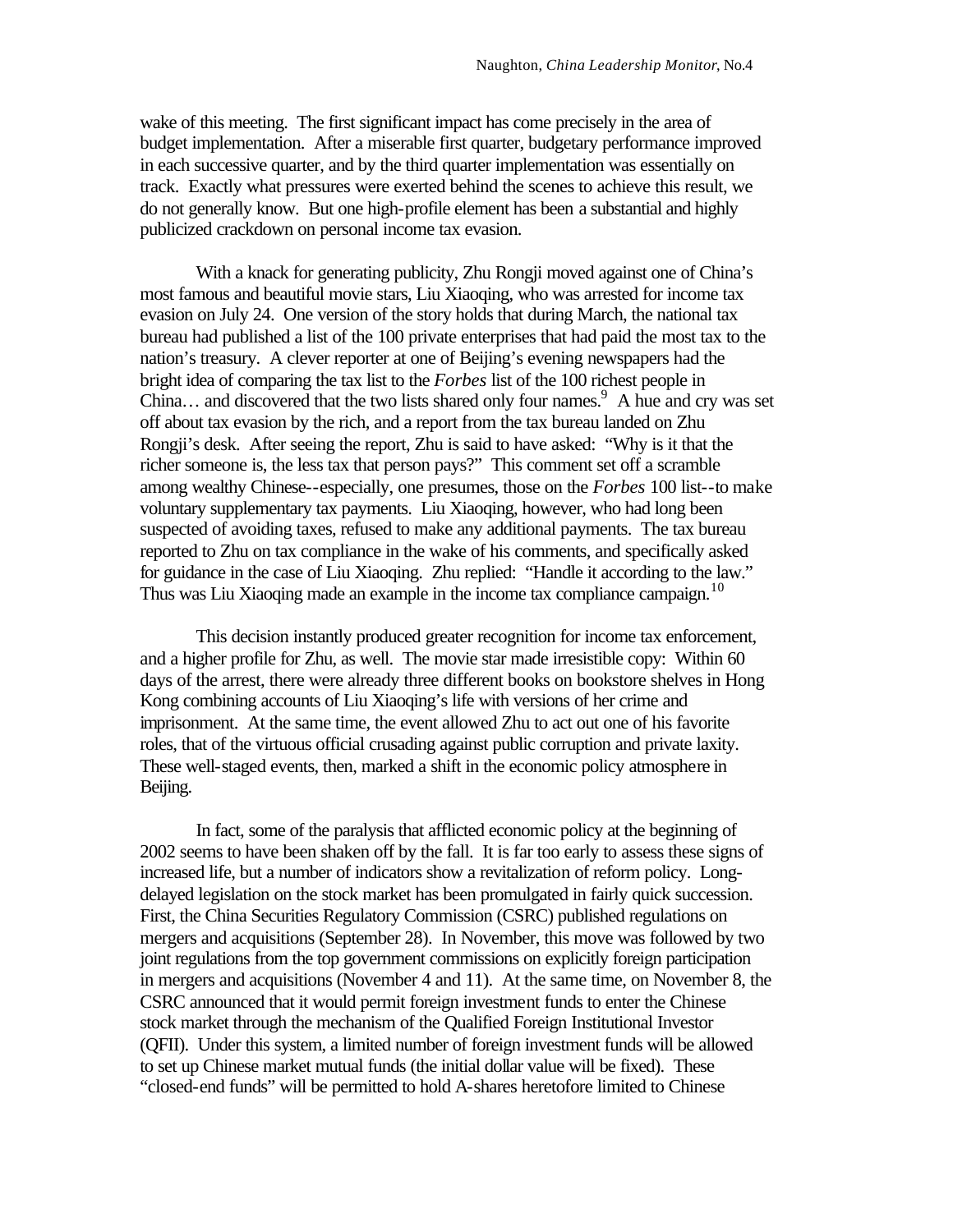$citizens.<sup>11</sup>$  These initiatives are, to be sure, less complex and less controversial items than the program of selling down state shares, which remains in limbo. In particular, these regulations liberalize conditions under which foreign funds and firms can buy into the Chinese market, creating additional buyers and tending--if anything--to prop up stock prices. In that sense, the measures have the opposite effect to that which would result from the government selling off its own shares, an action which tends to depress the market. Thus, the regulations are much more likely to be welcomed by market participants, who have been battered by the long bear market.

Other signs of life are more tentative, and even more difficult to evaluate. There are reports that the pace of privatization of small, local government-owned firms has increased. These smaller firms were privatized in large numbers in the late 1990s, but the rate of privatization seemed to slow in 2000-2001. Anecdotal reports indicate larger numbers of firms going on the block in the second half of 2002. Relatedly, there are reports of a more permissive attitude toward the entry of small-scale, private financial institutions into the banking arena. Such shifts often signal broader changes in the overall policy environment, and that pattern may hold in the current situation.

# *Conclusion*

It is commonly said that the new leaders China installs at the 16th Party Congress will have to hit the ground running. The economic challenges are great, and new leaders will have little breathing room, little time to focus solely on the consolidation of power. But in the run-up to the congress, there are now some indications that the policy process is once again inching forward, breaking through the paralysis that characterized the first half of 2002. The new leaders will have some policy innovations in the pipeline that they can push forward and take credit for.

We can attribute this state of affairs to several causes. First is certainly the sheer magnitude of the economic challenges China faces, which constantly generates pressure to adapt policies and respond to problems. Second, without doubt, is the pressure generated by China's World Trade Organization (WTO) membership, which is steadily eliciting policy responses from regulators and entrepreneurs at all levels. But, one final factor has turned out to be Zhu Rongji's attention to his public role, image, and place in history. During the last few months of his term, Zhu has resumed a relatively high profile and insisted on his own continuing relevance as the one indispensable player in Chinese economic policy. So far, this role has been largely symbolic, and really substantial policy innovations have not emerged. Still, we may see a last burst of activity before the end of Zhu's term in March 2003, as he seeks to consolidate his position in history.

November 2002

*Notes*

 $\overline{a}$